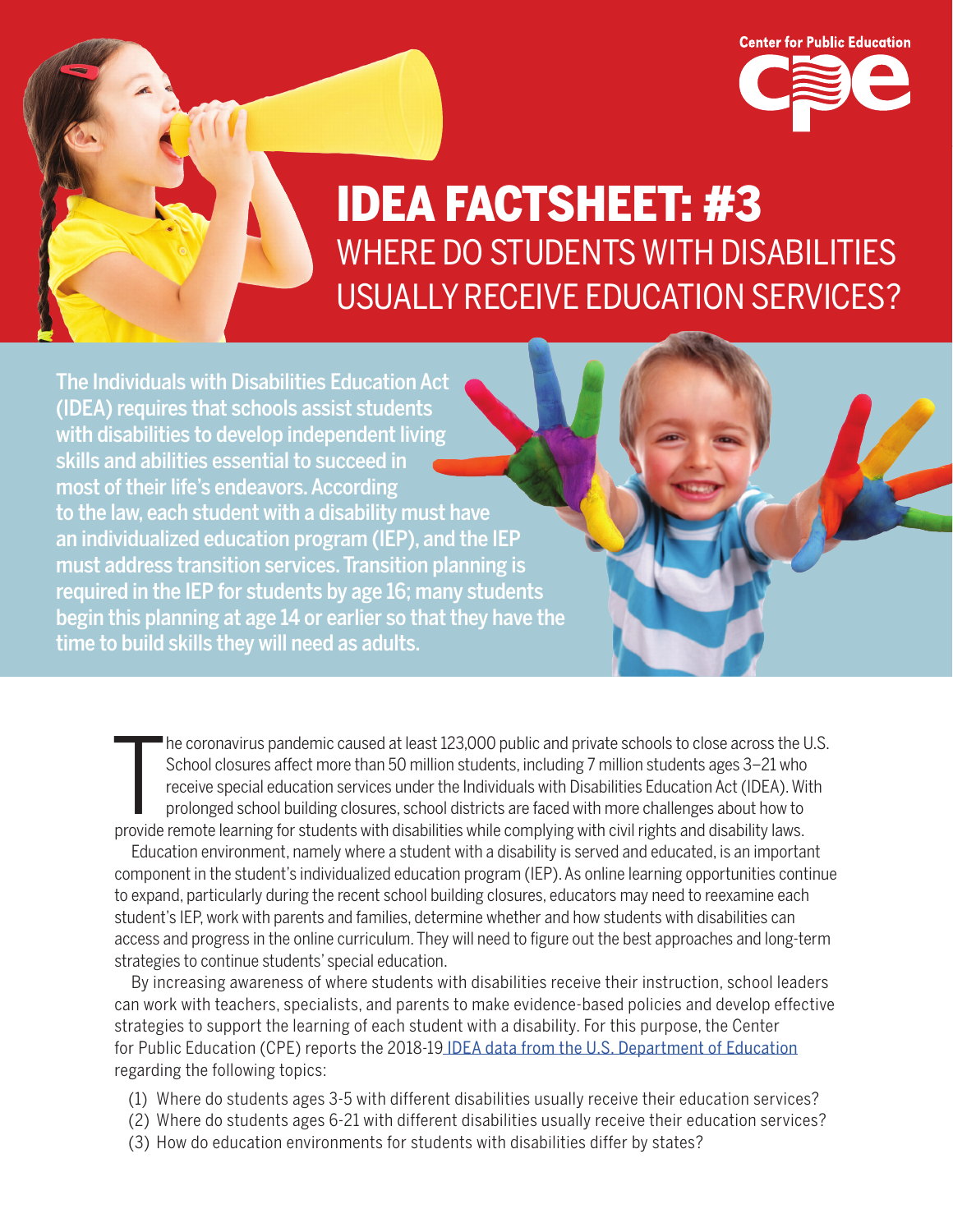

# FACTSHEET #3 WHERE DO STUDENTS WITH DISABILITIES USUALLY RECEIVE EDUCATION SERVICES?

Figure 1. Number of students with disabilities ages 3-5 served under IDEA in different education environments and the highest percentage of disability categories served in the education environment

| <b>Home</b>                                                                                                                     | · 47%, developmental delay                                                                         |
|---------------------------------------------------------------------------------------------------------------------------------|----------------------------------------------------------------------------------------------------|
| (15,735 children)                                                                                                               | • 35%, speech or language impairment                                                               |
| <b>Residential facility</b><br>(420 children)                                                                                   | · 36%, developmental delay<br>• 27%, speech or language impairment<br>· 12%, multiple disabilities |
| <b>Separate class</b><br>(182,389 children)                                                                                     | • 50%, developmental delay<br>• 23%, autism<br>• 16%, speech or language impairment                |
| <b>Separate school</b><br>(17,572 children)                                                                                     | • 52%, developmental delay<br>• 14%, autism<br>• 13%, speech or language impairment                |
| <b>Service provider location</b>                                                                                                | • 81%, speech or language impairment                                                               |
| (51,683 children)                                                                                                               | • 11%, developmental delay                                                                         |
| Services in other locations than early childhood                                                                                | • 60%, speech or language impairment                                                               |
| program (at least 10 hours per week)                                                                                            | • 25%, developmental delay                                                                         |
| $(140, 383$ children)                                                                                                           | • 7%, autism                                                                                       |
| <b>Services in other locations than</b><br>early childhood program (attend<br>less than 10 hours per week)<br>(36,184 children) | • 43%, speech or language impairment<br>• 32%, developmental delay<br>$\cdot$ 14%, autism          |
| Services in regular early childhood program                                                                                     | • 39%, speech or language impairment                                                               |
| (attend less than 10 hours per week)                                                                                            | • 38%, developmental delay                                                                         |
| (43,083 children)                                                                                                               | • 12%, autism                                                                                      |
| Services in regular early childhood program                                                                                     | • 43%, speech or language impairment                                                               |
| (attend at least 10 hours per week)                                                                                             | • 40%, developmental delay                                                                         |
| (327,561 children)                                                                                                              | • 8%, autism                                                                                       |

Source: <https://www2.ed.gov/programs/osepidea/618-data/state-level-data-files/index.html>

#### Where do students ages 3-5 with different disabilities usually receive their education services?

Among 815,000 students with disabilities ages 3-5,

- 40% attend at least 10 hours per week in a regular early childhood program.
- 22% attend separate classes.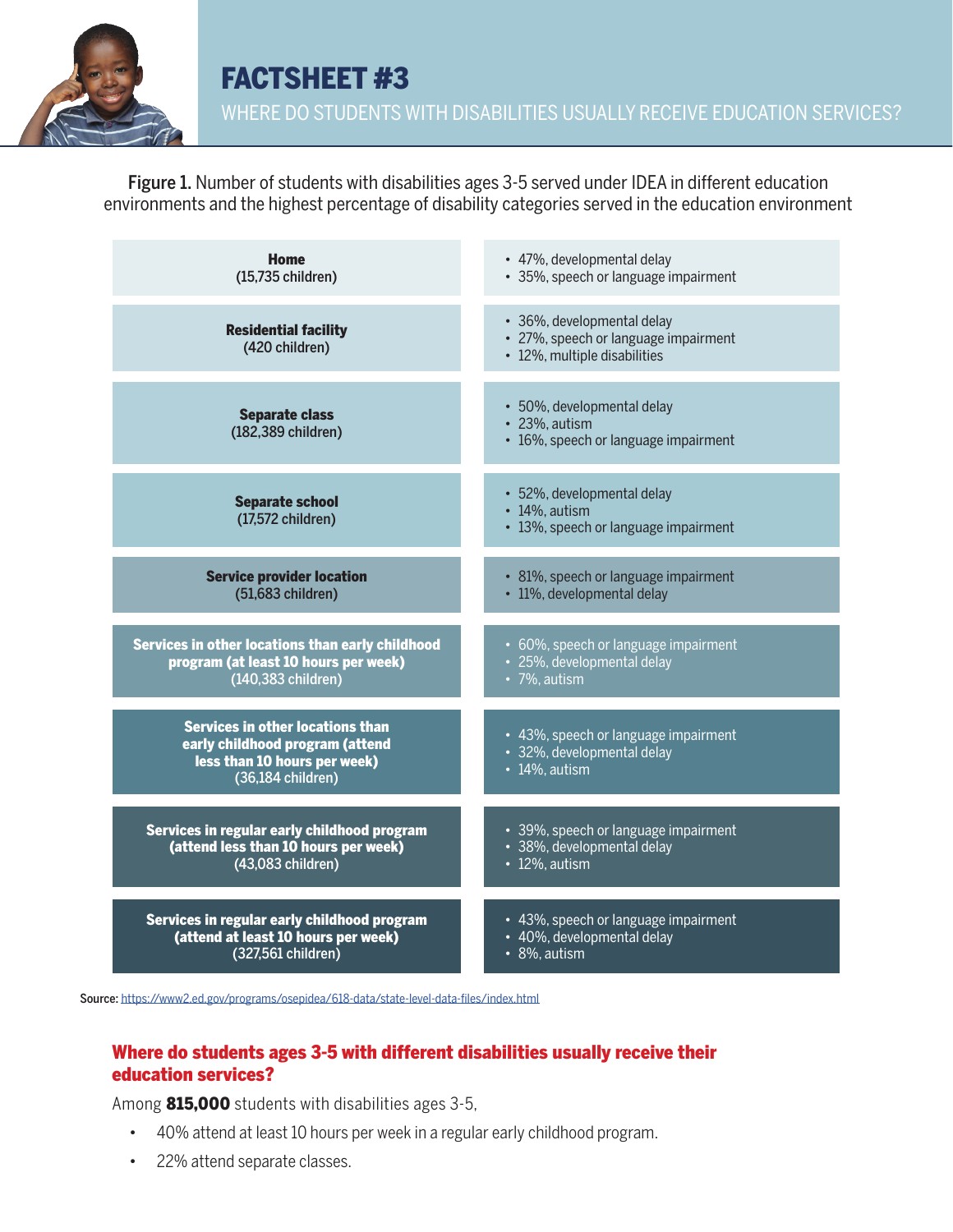

• 17% attend at least 10 hours per week in locations other than a regular early childhood program.

Data show that the top three disability categories among students ages 3-5 served under IDEA are:

- Speech or language impairment (41%).
- Developmental delay (38%).
- Autism (11%).

Figure 1 shows that for children served in a regular early childhood program with at least 10 hours per week, 43% have disabilities of speech or language impairment, and 40% are in the category of developmental delay.

### Where do students ages 6-21 with different disabilities usually receive their education services?

Among 6.32 million students with disabilities ages 6-21, 64% are served inside a regular classroom 80% or more of the school day; **18%** are served inside a regular classroom 40%-79% of the school day (Figure 2).



Figure 2. Percentage of Students with Disabilities Ages 6-21, by the Education Environment: 2019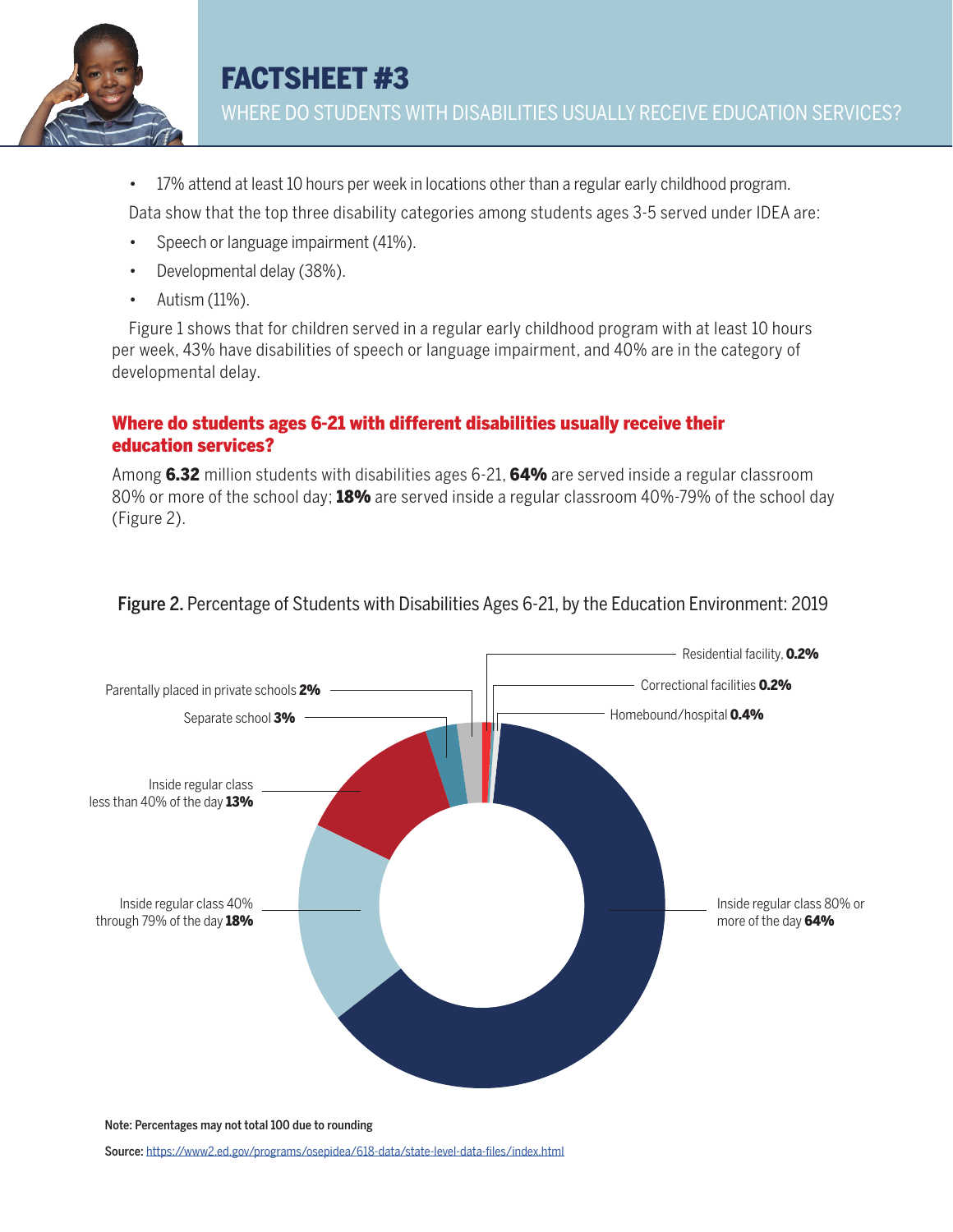



### Figure 3. Percentage of Students Ages 6-21 Served Under IDEA, by Disability Category: 2019

Note: Percentages may not total 100 due to rounding

Source: <https://www2.ed.gov/programs/osepidea/618-data/state-level-data-files/index.html>

Under IDEA, there are [13 disability categories](https://sites.ed.gov/idea/regs/b/a/300.8). As shown in Figure 3, more than one-third of students ages 6-21 served under IDEA are in the disability category of "specific learning disability." (Note: [Specific learning disability](https://sites.ed.gov/idea/regs/b/a/300.8/c/10) means a disorder in one or more of the basic psychological processes involved in understanding or in using language, spoken or written, that may manifest itself in the imperfect ability to listen, think, speak, read, write, spell, or to do mathematical calculations, including conditions such as perceptual disabilities, brain injury, minimal brain dysfunction, dyslexia, and developmental aphasia.)

Figure 4 shows that among students with disabilities receiving education services in a regular classroom 80% or more of the school day,

- 43% are students with specific learning disabilities.
- 23% are students with speech or language impairment.

In contrast, among students with disabilities receiving education services in a regular classroom less than 40% of the school day,

- 27% are students with autism.
- 25% are students with intellectual disabilities.
- 13% are students with specific learning disabilities.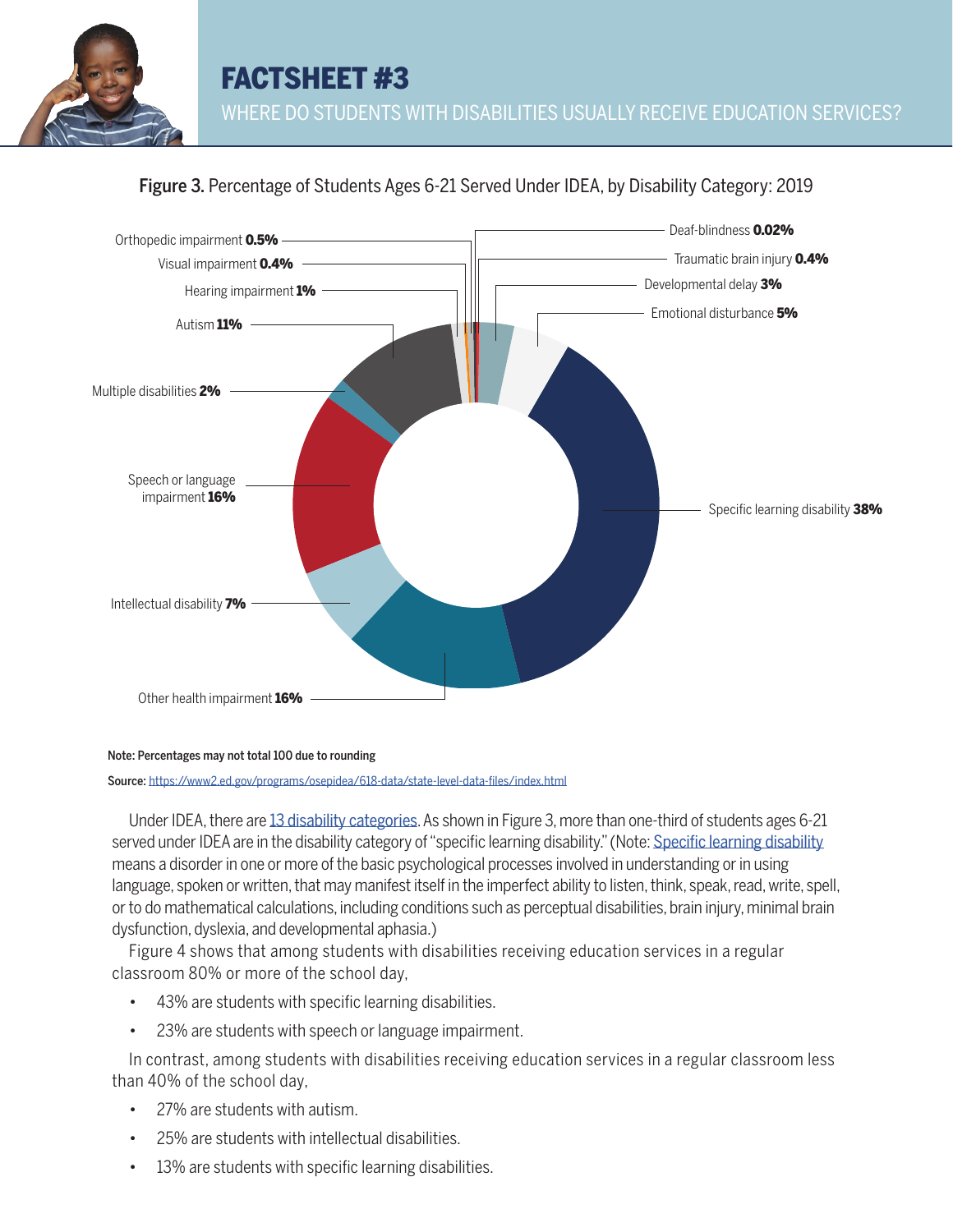

Figure 4. Students with disabilities ages 6-21 served under IDEA in different education environments and the highest percentage of disability categories served in the education environment

| correctional facilities                                | • 35%, emotional disturbance<br>• 34%, specific learning disabilities                                                               |
|--------------------------------------------------------|-------------------------------------------------------------------------------------------------------------------------------------|
| homebound/hospital                                     | • 28%, other health impairment;<br>· 20%, multiple disabilities;<br>• 16%, emotional disturbance                                    |
| residential facility                                   | • 28%, emotional disturbance;<br>• 16%, Autism;<br>• 13%, other health impairment                                                   |
| separate schools                                       | $\cdot$ 26%, autism;<br>• 25%, emotional disturbance;<br>• 13%, multiple disabilities                                               |
| private schools where parents<br>placed their children | • 40%, speech or language impairment;<br>• 29%, specific learning disabilities                                                      |
| regular class less<br>than 40% of the day              | • 27%, autism;<br>• 25%, intellectual disability;<br>• 13%, specific learning disabilities                                          |
| regular class 40-79%<br>of the day                     | • 45%, specific learning disabilities;<br>• 18%, other health impairment;<br>$\cdot$ 11%, autism;<br>• 10%, intellectual disability |
| regular class 80%<br>or more of the day                | • 43%, specific learning disabilities;<br>• 23%, speech or language impairment;<br>• 17%, other health impairment                   |

Source: <https://www2.ed.gov/programs/osepidea/618-data/state-level-data-files/index.html>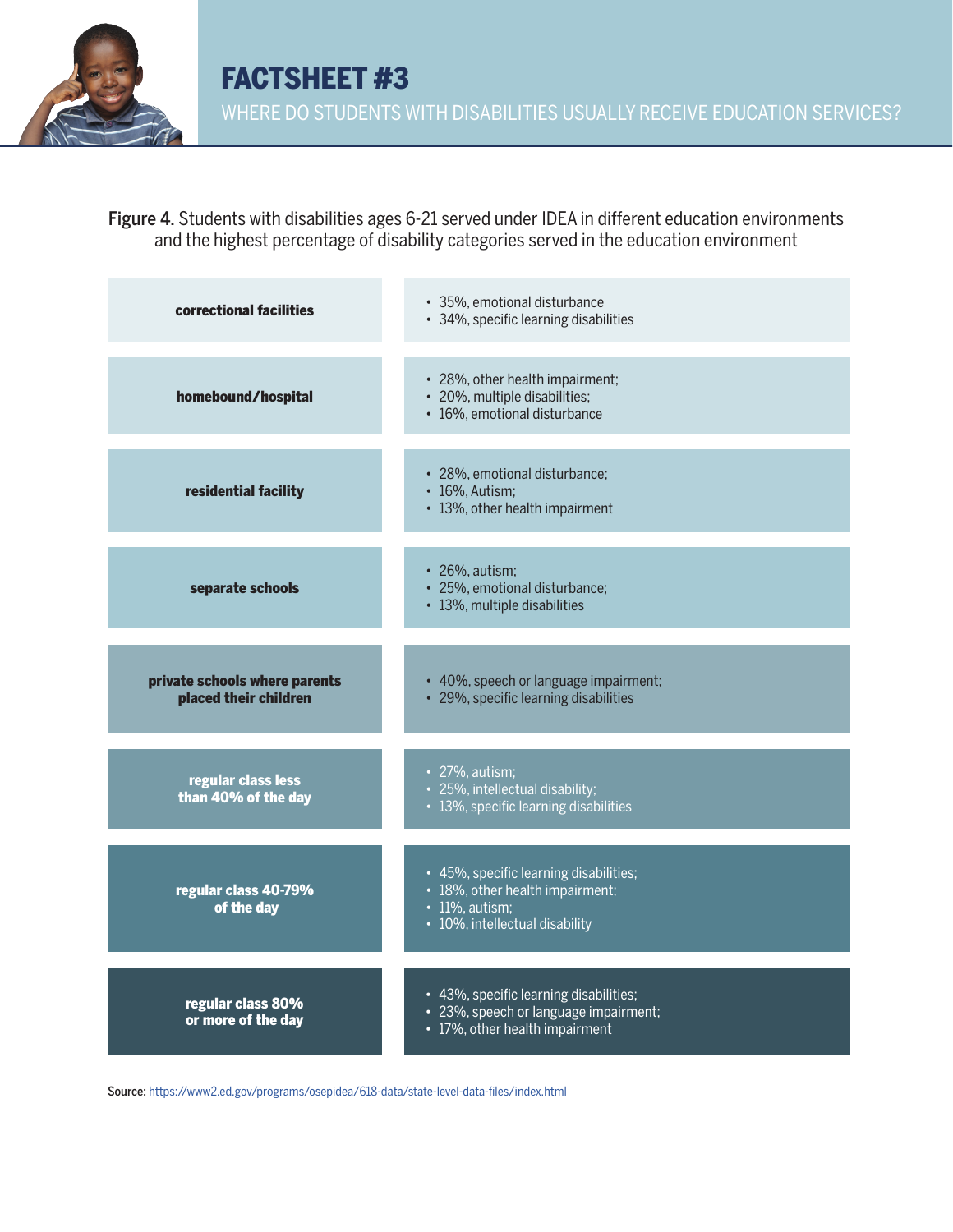

#### How do education environments for students with disabilities differ by states?

As Table 1 shows, the top five states with the highest number of students ages 3-5 served under IDEA are California (86,000), New York (73,000), Texas (54,000), Florida (42,000), and Illinois (38,000). Across the United States,

- Colorado (84%), Puerto Rico (80%), Nebraska (75%), and Ohio (71%) have the highest percentage of children with disabilities who attend at least 10 hours per week in a regular early childhood program.
- Louisiana (52%), South Dakota (51%), and lowa (48%) have the highest percentage of children with disabilities who receive education services at least 10 hours per week in other locations than a regular early childhood program.
- **Alaska** (50%), **Idaho** (45%), and **Florida** (45%) have the highest percentage of children with disabilities who receive education services in separate classes.
- Arkansas (23%) has the highest percentage of children with disabilities who attend separate schools.
- Rhode Island (20%) has the highest percentage of children with disabilities who get education at service provider locations.
- New Mexico has the highest percentage of children with disabilities who receive education services at home (17%) and at residential facilities (4%).

As Table 2 shows, the five states with the highest number of students ages 6-21 served under IDEA are California (702,000), Texas (478,000), New York (457,000), Florida (364,000), and Pennsylvania (291,000). Compared with other states,

- Alabama (84%), Nebraska (78%), Vermont (78%), and Colorado (76%) have the highest percentage of students with disabilities receiving education inside regular class 80% or more of the school day.
- **Hawaii** (37%), **Montana** (36%), and **New Mexico** (32%) have the highest percentage of students with disabilities receiving education inside regular class 40% through 79% of the school day.
- Virgin Islands (22%), California (20%), and New York (19%) have the highest percentage of students with disabilities receiving education inside regular class less than 40% of the school day.
- District of Columbia (8%) and Connecticut (7%) have relatively higher percentages of students with disabilities who attend separate schools.
- Puerto Rico (6%), New York (6%), Ohio (5%), and New Jersey (5%) have relatively higher percentages of students with disabilities who receive education in the private schools where parents placed their children.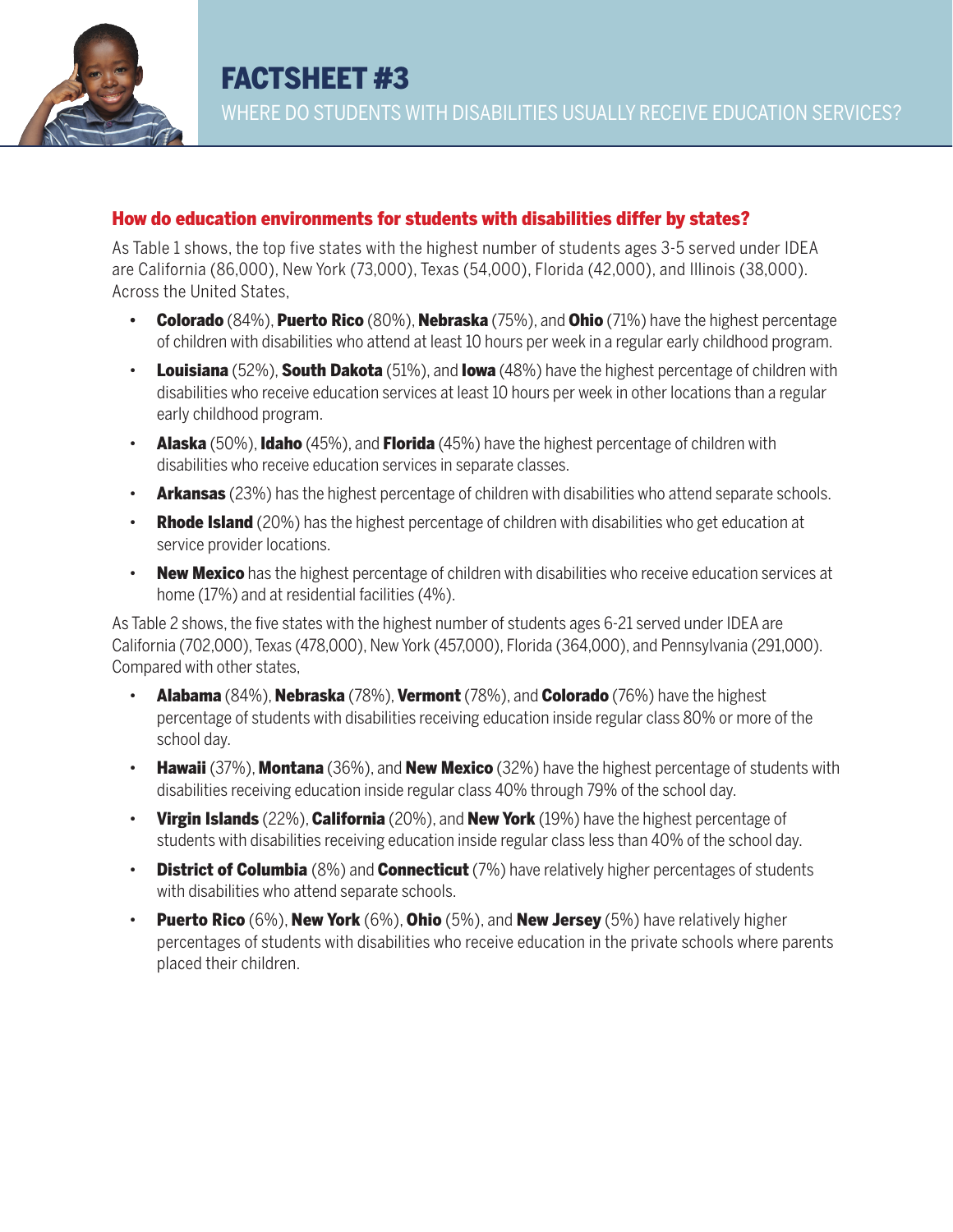

Table 1. Number of Students with Disabilities Ages 3-5 and Percentage Served in Different Education Environments, by State: 2019

| <b>State</b>            | Total, Age<br>$3 - 5$ | <b>Home</b> | Residential<br><b>Facility</b> | Separate<br><b>Class</b> | Separate<br><b>School</b> | <b>Service</b><br>Provider<br>Location | <b>Services</b><br>in Other<br>Location<br>than Regular<br>Early<br><b>Childhood</b><br>Program<br>(attend at<br>least 10<br>hours per<br>week) | <b>Services</b><br>in Other<br>Location<br>than<br>Regular<br>Early<br>Childhood<br>Program<br>(attend less<br>than 10<br>hours per<br>week) | <b>Services</b><br>in Regular<br>Early<br><b>Childhood</b><br>Program<br>(attend at<br>least 10<br>hours per<br>week) | <b>Services</b><br>in Regular<br><b>Early</b><br><b>Childhood</b><br>Program<br>(attend less<br>than 10<br>hours per<br>week) |
|-------------------------|-----------------------|-------------|--------------------------------|--------------------------|---------------------------|----------------------------------------|-------------------------------------------------------------------------------------------------------------------------------------------------|----------------------------------------------------------------------------------------------------------------------------------------------|-----------------------------------------------------------------------------------------------------------------------|-------------------------------------------------------------------------------------------------------------------------------|
| <b>United States</b>    | 815,010               | 1.9%        | 0.1%                           | 22.4%                    | 2.2%                      | 6.3%                                   | 17.2%                                                                                                                                           | 4.4%                                                                                                                                         | 40.2%                                                                                                                 | 5.3%                                                                                                                          |
| Alabama                 | 8,036                 | 1.3%        | 0.1%                           | 2.2%                     | 0.8%                      | 8.8%                                   | 30.6%                                                                                                                                           | 2.7%                                                                                                                                         | 47.1%                                                                                                                 | 6.4%                                                                                                                          |
| Alaska                  | 2,477                 | 1.9%        | 0.0%                           | 49.7%                    | 0.1%                      | 2.5%                                   | 21.1%                                                                                                                                           | 1.9%                                                                                                                                         | 21.4%                                                                                                                 | 1.4%                                                                                                                          |
| Arizona                 | 16,746                | 0.2%        | 0.0%                           | 38.4%                    | 0.4%                      | 2.6%                                   | 2.7%                                                                                                                                            | 0.9%                                                                                                                                         | 45.9%                                                                                                                 | 8.8%                                                                                                                          |
| Arkansas                | 13,497                | 0.2%        | 0.1%                           | 0.7%                     | 22.9%                     | 2.8%                                   | 43.9%                                                                                                                                           | 0.3%                                                                                                                                         | 29.0%                                                                                                                 | 0.0%                                                                                                                          |
| California              | 86,456                | 2.9%        | 0.0%                           | 31.5%                    | 2.3%                      | 12.1%                                  | 9.0%                                                                                                                                            | 5.6%                                                                                                                                         | 27.3%                                                                                                                 | 9.3%                                                                                                                          |
| Colorado                | 14,471                | 0.0%        | 0.0%                           | 2.8%                     | 1.0%                      | 0.1%                                   | 8.5%                                                                                                                                            | 0.7%                                                                                                                                         | 84.2%                                                                                                                 | 2.6%                                                                                                                          |
| Connecticut             | 9,785                 | 0.2%        | 0.0%                           | 18.0%                    | 1.0%                      | 4.4%                                   | 6.5%                                                                                                                                            | 0.3%                                                                                                                                         | 67.0%                                                                                                                 | 2.7%                                                                                                                          |
| Delaware                | 2,801                 | 0.6%        | 0.0%                           | 33.5%                    | 3.9%                      | 2.1%                                   | 9.9%                                                                                                                                            | 2.1%                                                                                                                                         | 46.8%                                                                                                                 | 1.1%                                                                                                                          |
| District of<br>Columbia | 1,895                 | 0.0%        | 0.0%                           | 16.3%                    | 1.0%                      | 0.4%                                   | 32.1%                                                                                                                                           | 1.3%                                                                                                                                         | 48.2%                                                                                                                 | 0.7%                                                                                                                          |
| Florida                 | 42,076                | 0.3%        | 0.0%                           | 45.1%                    | 1.8%                      | 2.6%                                   | 6.5%                                                                                                                                            | 4.5%                                                                                                                                         | 33.5%                                                                                                                 | 5.7%                                                                                                                          |
| Georgia                 | 18,661                | 1.5%        | 0.0%                           | 29.0%                    | 0.2%                      | 4.7%                                   | 18.4%                                                                                                                                           | 4.4%                                                                                                                                         | 38.8%                                                                                                                 | 3.0%                                                                                                                          |
| Hawaii                  | 2,555                 | 0.6%        | 0.1%                           | 21.4%                    | 0.3%                      | 2.3%                                   | 5.8%                                                                                                                                            | 42.7%                                                                                                                                        | 19.0%                                                                                                                 | 7.9%                                                                                                                          |
| Idaho                   | 3,866                 | 0.1%        | 0.1%                           | 45.3%                    | 7.8%                      | 6.7%                                   | 11.4%                                                                                                                                           | 3.2%                                                                                                                                         | 18.8%                                                                                                                 | 6.5%                                                                                                                          |
| Illinois                | 38,046                | 0.2%        | 0.0%                           | 20.7%                    | 2.8%                      | 6.5%                                   | 21.9%                                                                                                                                           | 3.1%                                                                                                                                         | 43.0%                                                                                                                 | 1.8%                                                                                                                          |
| Indiana                 | 18,914                | 0.4%        | 0.1%                           | 30.6%                    | 1.7%                      | 13.1%                                  | 11.0%                                                                                                                                           | 3.8%                                                                                                                                         | 34.7%                                                                                                                 | 4.7%                                                                                                                          |
| lowa                    | 7,429                 | 0.7%        | 0.0%                           | 5.2%                     | 0.1%                      | 7.1%                                   | 47.5%                                                                                                                                           | 7.0%                                                                                                                                         | 29.8%                                                                                                                 | 2.6%                                                                                                                          |
| Kansas                  | 12,105                | 1.1%        | 0.0%                           | 32.0%                    | 0.2%                      | 0.9%                                   | 20.7%                                                                                                                                           | 6.5%                                                                                                                                         | 31.8%                                                                                                                 | 6.9%                                                                                                                          |
| Kentucky                | 18,232                | 0.2%        | 0.1%                           | 4.0%                     | 0.4%                      | 1.8%                                   | 18.5%                                                                                                                                           | 4.5%                                                                                                                                         | 65.3%                                                                                                                 | 5.1%                                                                                                                          |
| Louisiana               | 10,484                | 2.9%        | 0.0%                           | 5.0%                     | 0.2%                      | 3.8%                                   | 51.8%                                                                                                                                           | 17.7%                                                                                                                                        | 17.9%                                                                                                                 | 0.6%                                                                                                                          |
| Maine                   | 3,642                 | 0.0%        | 0.1%                           | 8.3%                     | 15.1%                     | 17.5%                                  | 10.2%                                                                                                                                           | 2.7%                                                                                                                                         | 43.8%                                                                                                                 | 2.2%                                                                                                                          |
| Maryland                | 14,645                | 0.4%        | 0.0%                           | 18.1%                    | 2.0%                      | 9.1%                                   | 6.6%                                                                                                                                            | 4.1%                                                                                                                                         | 52.9%                                                                                                                 | 6.7%                                                                                                                          |
| Massachusetts           | 18,377                | 0.1%        | 0.0%                           | 15.1%                    | 1.1%                      | 10.4%                                  | 13.9%                                                                                                                                           | 4.7%                                                                                                                                         | 46.8%                                                                                                                 | 7.9%                                                                                                                          |
| Michigan                | 22,073                | 1.5%        | 0.1%                           | 34.0%                    | 2.0%                      | 13.7%                                  | 14.3%                                                                                                                                           | 4.2%                                                                                                                                         | 26.8%                                                                                                                 | 3.4%                                                                                                                          |
| Minnesota               | 18,353                | 2.5%        | 0.0%                           | 14.7%                    | 0.4%                      | 1.7%                                   | 15.8%                                                                                                                                           | 6.6%                                                                                                                                         | 40.7%                                                                                                                 | 17.6%                                                                                                                         |
| Mississippi             | 8,261                 | 0.9%        | 0.0%                           | 14.1%                    | 2.2%                      | 7.6%                                   | 13.7%                                                                                                                                           | 2.4%                                                                                                                                         | 54.3%                                                                                                                 | 4.9%                                                                                                                          |
| Missouri                | 18,253                | 0.5%        | 0.0%                           | 24.9%                    | 1.2%                      | 5.9%                                   | 20.1%                                                                                                                                           | 3.5%                                                                                                                                         | 41.5%                                                                                                                 | 2.4%                                                                                                                          |
| Montana                 | 1,722                 | 0.8%        | 0.0%                           | 33.5%                    | 1.2%                      | 15.0%                                  | 6.9%                                                                                                                                            | 2.2%                                                                                                                                         | 30.5%                                                                                                                 | 10.0%                                                                                                                         |
| Nebraska                | 6,551                 | 7.0%        | 0.0%                           | 2.6%                     | 0.8%                      | 5.0%                                   | 1.9%                                                                                                                                            | 1.5%                                                                                                                                         | 75.0%                                                                                                                 | 6.2%                                                                                                                          |
| Nevada                  | 8,443                 | 0.6%        | 0.0%                           | 40.1%                    | 0.3%                      | 4.7%                                   | 10.0%                                                                                                                                           | 4.9%                                                                                                                                         | 37.7%                                                                                                                 | 1.7%                                                                                                                          |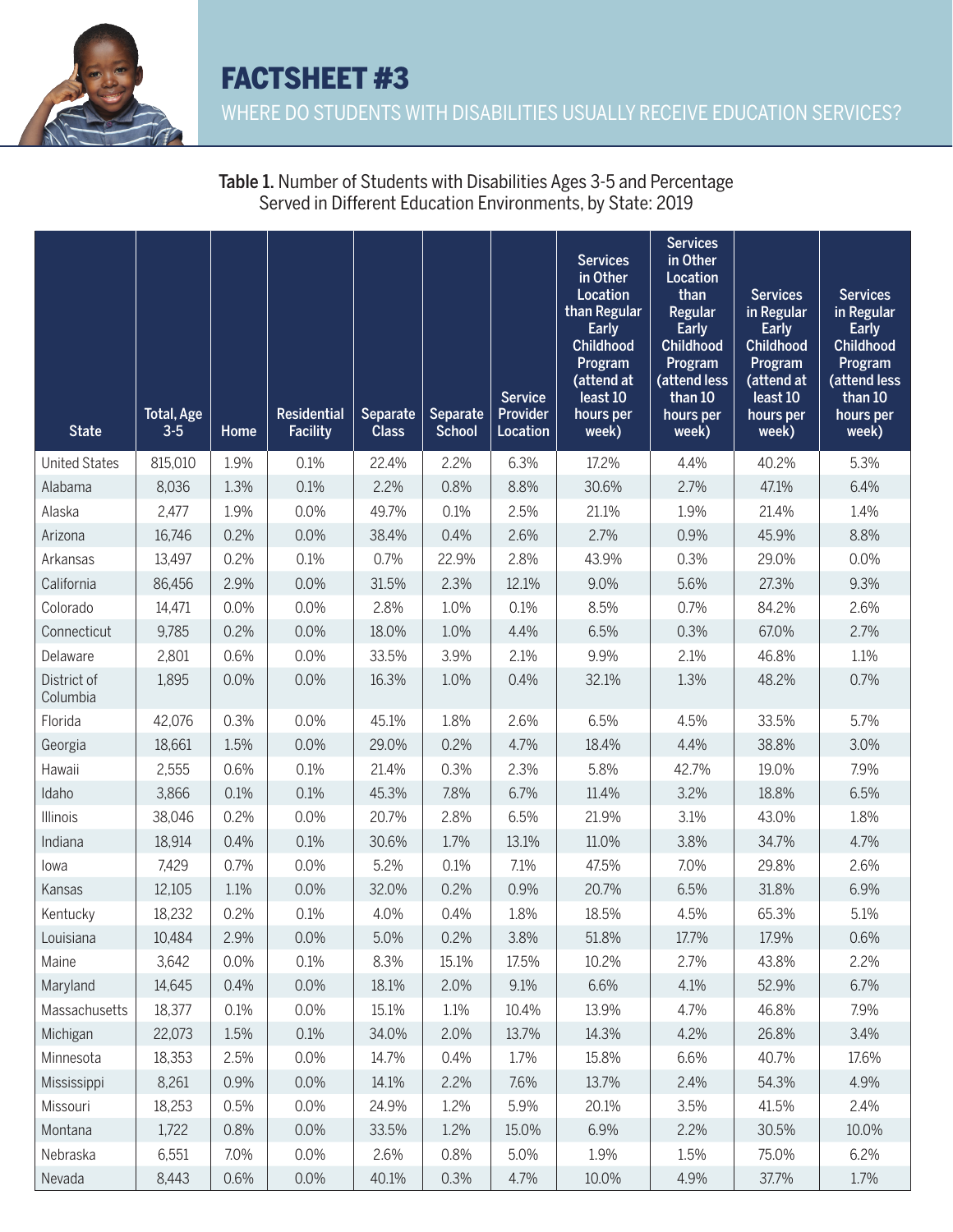

# FACTSHEET #3

WHERE DO STUDENTS WITH DISABILITIES USUALLY RECEIVE EDUCATION SERVICES?

#### Table 1. *Continued*

| <b>State</b>     | Total, Age<br>$3-5$ | Home  | <b>Residential</b><br><b>Facility</b> | Separate<br><b>Class</b> | Separate<br><b>School</b> | <b>Service</b><br>Provider<br>Location | <b>Services</b><br>in Other<br><b>Location</b><br>than Regular<br><b>Early</b><br><b>Childhood</b><br>Program<br>(attend at<br>least 10<br>hours per<br>week) | <b>Services</b><br>in Other<br>Location<br>than<br>Regular<br>Early<br><b>Childhood</b><br>Program<br>(attend less<br>than 10<br>hours per<br>week) | <b>Services</b><br>in Regular<br>Early<br><b>Childhood</b><br>Program<br>(attend at<br>least 10<br>hours per<br>week) | <b>Services</b><br>in Regular<br><b>Early</b><br><b>Childhood</b><br>Program<br>(attend less<br>than 10<br>hours per<br>week) |
|------------------|---------------------|-------|---------------------------------------|--------------------------|---------------------------|----------------------------------------|---------------------------------------------------------------------------------------------------------------------------------------------------------------|-----------------------------------------------------------------------------------------------------------------------------------------------------|-----------------------------------------------------------------------------------------------------------------------|-------------------------------------------------------------------------------------------------------------------------------|
| New<br>Hampshire | 3,677               | 0.0%  | 0.1%                                  | 11.6%                    | 0.1%                      | 2.4%                                   | 18.0%                                                                                                                                                         | 7.9%                                                                                                                                                | 41.9%                                                                                                                 | 18.1%                                                                                                                         |
| New Jersey       | 20,701              | 0.2%  | 0.1%                                  | 34.6%                    | 4.0%                      | 0.2%                                   | 4.7%                                                                                                                                                          | 8.7%                                                                                                                                                | 41.8%                                                                                                                 | 5.6%                                                                                                                          |
| New Mexico       | 6,607               | 17.5% | 3.7%                                  | 19.5%                    | 2.3%                      | 5.9%                                   | 3.4%                                                                                                                                                          | 1.5%                                                                                                                                                | 44.5%                                                                                                                 | 1.7%                                                                                                                          |
| New York         | 73,348              | 5.0%  | 0.0%                                  | 18.1%                    | 5.2%                      | 1.1%                                   | 25.2%                                                                                                                                                         | 2.3%                                                                                                                                                | 41.2%                                                                                                                 | 1.9%                                                                                                                          |
| North Carolina   | 20,111              | 1.7%  | 0.0%                                  | 20.8%                    | 1.0%                      | 9.2%                                   | 29.4%                                                                                                                                                         | 3.2%                                                                                                                                                | 33.0%                                                                                                                 | 1.6%                                                                                                                          |
| North Dakota     | 2,343               | 0.9%  | 0.1%                                  | 32.1%                    | 1.5%                      | 6.6%                                   | 27.3%                                                                                                                                                         | 4.1%                                                                                                                                                | 23.8%                                                                                                                 | 3.7%                                                                                                                          |
| Ohio             | 26,419              | 1.7%  | 0.0%                                  | 13.9%                    | 2.0%                      | 3.4%                                   | 4.9%                                                                                                                                                          | 1.0%                                                                                                                                                | 71.1%                                                                                                                 | 2.0%                                                                                                                          |
| Oklahoma         | 10,309              | 0.5%  | 0.1%                                  | 16.4%                    | 0.3%                      | 6.7%                                   | 40.4%                                                                                                                                                         | 2.8%                                                                                                                                                | 31.6%                                                                                                                 | 1.1%                                                                                                                          |
| Oregon           | 11,693              | 7.3%  | 0.0%                                  | 18.7%                    | 0.5%                      | 1.3%                                   | 20.7%                                                                                                                                                         | 7.0%                                                                                                                                                | 37.1%                                                                                                                 | 7.4%                                                                                                                          |
| Pennsylvania     | 37,012              | 5.8%  | 0.0%                                  | 13.5%                    | 1.0%                      | 5.1%                                   | 4.4%                                                                                                                                                          | 3.5%                                                                                                                                                | 54.7%                                                                                                                 | 11.9%                                                                                                                         |
| Puerto Rico      | 11,799              | 0.3%  |                                       | 0.0%                     | 0.2%                      | 13.3%                                  | 0.0%                                                                                                                                                          | 0.0%                                                                                                                                                | 79.9%                                                                                                                 | 6.2%                                                                                                                          |
| Rhode Island     | 3,235               | 0.2%  | 0.0%                                  | 11.6%                    | 1.0%                      | 20.2%                                  | 15.7%                                                                                                                                                         | 2.3%                                                                                                                                                | 45.6%                                                                                                                 | 3.5%                                                                                                                          |
| South Carolina   | 9,792               | 1.1%  | 0.0%                                  | 21.8%                    | 1.0%                      | 7.4%                                   | 14.9%                                                                                                                                                         | 3.9%                                                                                                                                                | 40.7%                                                                                                                 | 9.3%                                                                                                                          |
| South Dakota     | 2,923               | 1.3%  | 0.0%                                  | 14.5%                    | 0.3%                      | 5.1%                                   | 50.5%                                                                                                                                                         | 5.0%                                                                                                                                                | 18.6%                                                                                                                 | 4.7%                                                                                                                          |
| Tennessee        | 14,592              | 0.3%  | 0.0%                                  | 31.6%                    | 0.8%                      | 7.8%                                   | 30.6%                                                                                                                                                         | 2.3%                                                                                                                                                | 24.6%                                                                                                                 | 2.0%                                                                                                                          |
| Texas            | 53,750              | 0.6%  | 0.0%                                  | 17.5%                    | 0.1%                      | 10.0%                                  | 32.0%                                                                                                                                                         | 7.7%                                                                                                                                                | 30.6%                                                                                                                 | 1.5%                                                                                                                          |
| Utah             | 10,741              | 0.2%  | 0.0%                                  | 26.1%                    | 2.4%                      | 5.1%                                   | 11.1%                                                                                                                                                         | 7.0%                                                                                                                                                | 25.8%                                                                                                                 | 22.3%                                                                                                                         |
| Vermont          | 2,050               | 5.8%  | 0.0%                                  | 0.3%                     | 0.3%                      | 7.7%                                   | 11.0%                                                                                                                                                         | 1.9%                                                                                                                                                | 64.4%                                                                                                                 | 8.7%                                                                                                                          |
| Virginia         | 18,807              | 3.1%  | 0.0%                                  | 29.2%                    | 0.1%                      | 6.9%                                   | 19.0%                                                                                                                                                         | 10.2%                                                                                                                                               | 28.1%                                                                                                                 | 3.3%                                                                                                                          |
| Washington       | 17,140              | 0.3%  | 0.0%                                  | 38.6%                    | 2.1%                      | 9.3%                                   | 21.5%                                                                                                                                                         | 3.0%                                                                                                                                                | 20.9%                                                                                                                 | 4.4%                                                                                                                          |
| West Virginia    | 5,245               | 1.2%  | 0.0%                                  | 8.2%                     | 0.2%                      | 8.2%                                   | 44.6%                                                                                                                                                         | 3.4%                                                                                                                                                | 33.3%                                                                                                                 | 0.8%                                                                                                                          |
| Wisconsin        | $\ast$              |       | $\overline{\phantom{0}}$              |                          |                           |                                        | $\overline{\phantom{0}}$                                                                                                                                      |                                                                                                                                                     |                                                                                                                       |                                                                                                                               |
| Wyoming          | 3,139               | 0.3%  | 0.0%                                  | 6.4%                     | 11.9%                     | 0.2%                                   | 4.4%                                                                                                                                                          | 0.9%                                                                                                                                                | 57.4%                                                                                                                 | 18.7%                                                                                                                         |

Note: \*/- data are not available. Source: <https://www2.ed.gov/programs/osepidea/618-data/state-level-data-files/index.html>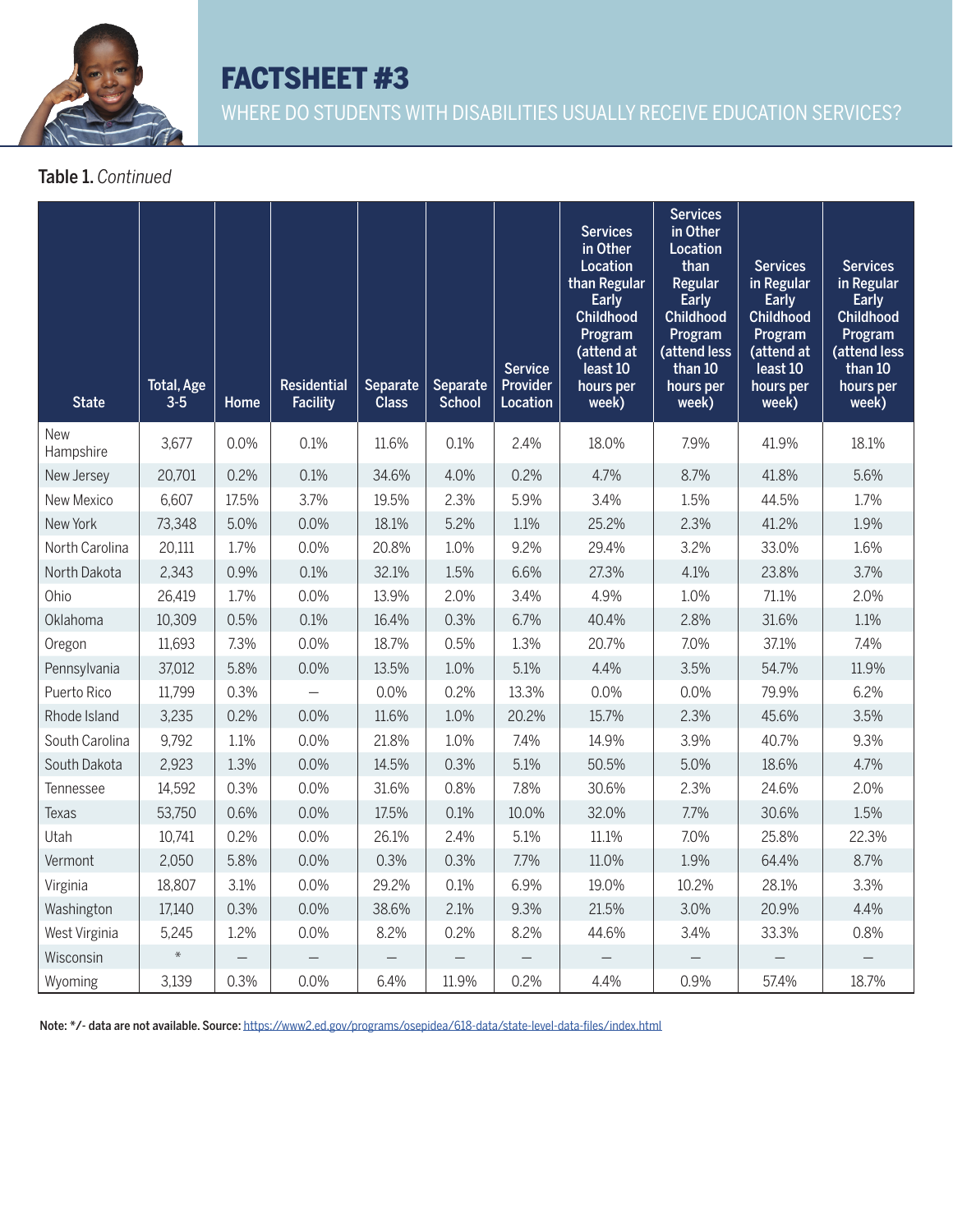

| <b>State</b>            | Total, Age<br>$6 - 21$ | <b>Correctional</b><br><b>Facilities</b> | Homebound<br>/Hospital | <b>Residential</b><br><b>Facility</b> | <b>Separate</b><br><b>School</b> | <b>Parentally</b><br><b>Placed in</b><br><b>Private</b><br><b>Schools</b> | Inside<br>regular<br>class less<br>than 40%<br>of the day | Inside<br>regular<br>class 40%<br>through<br>79% of the<br>day | <b>Inside</b><br>regular<br>class 80%<br>or more of<br>the day |
|-------------------------|------------------------|------------------------------------------|------------------------|---------------------------------------|----------------------------------|---------------------------------------------------------------------------|-----------------------------------------------------------|----------------------------------------------------------------|----------------------------------------------------------------|
| <b>United States</b>    | 6,315,228              | 0.2%                                     | 0.4%                   | 0.2%                                  | 2.7%                             | 1.5%                                                                      | 13.1%                                                     | 17.9%                                                          | 64.0%                                                          |
| Alabama                 | 85,436                 | 0.1%                                     | 0.3%                   | 0.8%                                  | 1.3%                             | 0.4%                                                                      | 7.2%                                                      | 6.3%                                                           | 83.6%                                                          |
| Alaska                  | 17,002                 | 0.4%                                     | 0.1%                   | 0.3%                                  | 2.1%                             | 0.0%                                                                      | 8.9%                                                      | 23.2%                                                          | 65.0%                                                          |
| Arizona                 | 128,066                | 0.2%                                     | 0.2%                   | 0.1%                                  | 2.2%                             | 0.2%                                                                      | 14.0%                                                     | 16.2%                                                          | 66.9%                                                          |
| Arkansas                | 61,366                 | 0.1%                                     | 0.5%                   | 0.9%                                  | 0.7%                             | 0.6%                                                                      | 12.7%                                                     | 30.1%                                                          | 54.3%                                                          |
| California              | 701,812                | 0.2%                                     | 0.3%                   | 0.1%                                  | 2.7%                             | 0.4%                                                                      | 19.5%                                                     | 19.9%                                                          | 56.9%                                                          |
| Colorado                | 90,715                 | 0.1%                                     | 0.3%                   | 0.2%                                  | 1.9%                             | 0.4%                                                                      | 5.7%                                                      | 15.9%                                                          | 75.5%                                                          |
| Connecticut             | 72,551                 | 0.2%                                     | 0.3%                   | 0.3%                                  | 7.1%                             | 0.8%                                                                      | 6.1%                                                      | 18.4%                                                          | 66.8%                                                          |
| Delaware                | 21,581                 | 0.1%                                     | 0.7%                   | 0.2%                                  | 4.0%                             | 0.0%                                                                      | 14.6%                                                     | 15.4%                                                          | 65.0%                                                          |
| District of<br>Columbia | 12,218                 | 0.3%                                     | 0.1%                   | 0.3%                                  | 8.2%                             | 0.4%                                                                      | 15.6%                                                     | 18.2%                                                          | 57.0%                                                          |
| Florida                 | 363,720                | 0.6%                                     | 0.7%                   | 0.2%                                  | 2.5%                             | 0.7%                                                                      | 13.3%                                                     | 6.8%                                                           | 75.2%                                                          |
| Georgia                 | 200,450                | 0.0%                                     | 0.2%                   | 0.2%                                  | 1.1%                             | 0.3%                                                                      | 16.3%                                                     | 18.8%                                                          | 63.0%                                                          |
| Hawaii                  | 17,037                 | 0.1%                                     | 0.3%                   | 0.1%                                  | 0.8%                             | 0.6%                                                                      | 17.1%                                                     | 37.1%                                                          | 43.9%                                                          |
| Idaho                   | 30,444                 | 0.3%                                     | 0.1%                   | 0.2%                                  | 1.2%                             | 0.2%                                                                      | 9.0%                                                      | 26.4%                                                          | 62.7%                                                          |
| <b>Illinois</b>         | 259,914                | 0.0%                                     | 0.1%                   | 0.2%                                  | 6.2%                             | 1.4%                                                                      | 13.1%                                                     | 26.2%                                                          | 52.8%                                                          |
| Indiana                 | 159,597                | 0.2%                                     | 0.6%                   | 0.3%                                  | 0.9%                             | 4.0%                                                                      | 8.7%                                                      | 10.0%                                                          | 75.3%                                                          |
| lowa                    | 60,561                 | 0.4%                                     | 0.1%                   | 0.3%                                  | 1.0%                             | 1.1%                                                                      | 7.8%                                                      | 18.8%                                                          | 70.6%                                                          |
| Kansas                  | 63,406                 | 0.2%                                     | 0.1%                   | 0.2%                                  | 2.0%                             | 1.6%                                                                      | 7.1%                                                      | 19.9%                                                          | 68.8%                                                          |
| Kentucky                | 87,926                 | 0.1%                                     | 0.8%                   | 0.3%                                  | 0.6%                             | 0.6%                                                                      | 8.5%                                                      | 15.5%                                                          | 73.6%                                                          |
| Louisiana               | 76,345                 | 0.1%                                     | 0.7%                   | 0.1%                                  | 0.4%                             | 0.0%                                                                      | 14.6%                                                     | 22.4%                                                          | 61.8%                                                          |
| Maine                   | 30,740                 | 0.0%                                     | 0.1%                   | 0.4%                                  | 3.0%                             | 0.2%                                                                      | 10.4%                                                     | 30.4%                                                          | 55.5%                                                          |
| Maryland                | 95,918                 | 0.2%                                     | 0.2%                   | 0.1%                                  | 6.5%                             | 1.1%                                                                      | 12.1%                                                     | 9.6%                                                           | 70.2%                                                          |
| Massachusetts           | 158,250                | 0.1%                                     | 0.1%                   | 0.6%                                  | 5.8%                             | 0.8%                                                                      | 13.2%                                                     | 14.3%                                                          | 65.0%                                                          |
| Michigan                | 177,721                | 0.4%                                     | 0.2%                   | 0.1%                                  | 4.5%                             | 1.6%                                                                      | 11.0%                                                     | 14.6%                                                          | 67.7%                                                          |
| Minnesota               | 123,101                | 0.1%                                     | 0.2%                   | 0.1%                                  | 3.8%                             | 1.7%                                                                      | 10.0%                                                     | 23.0%                                                          | 61.2%                                                          |
| Mississippi             | 61,172                 | 0.0%                                     | 0.8%                   | 0.3%                                  | 0.8%                             | 1.3%                                                                      | 12.2%                                                     | 14.4%                                                          | 70.3%                                                          |
| Missouri                | 114,033                | 0.3%                                     | 0.6%                   | 0.0%                                  | 3.0%                             | 2.0%                                                                      | 8.3%                                                      | 29.0%                                                          | 56.7%                                                          |
| Montana                 | 17,658                 | 0.1%                                     | 0.2%                   | 0.4%                                  | 0.8%                             | 0.8%                                                                      | 10.8%                                                     | 36.0%                                                          | 51.1%                                                          |
| Nebraska                | 45,454                 | 0.1%                                     | 0.2%                   | 0.2%                                  | 1.8%                             | 3.3%                                                                      | 6.3%                                                      | 9.9%                                                           | 78.2%                                                          |
| Nevada                  | 51,677                 | 0.2%                                     | 0.3%                   | 0.0%                                  | 1.2%                             | 0.1%                                                                      | 15.6%                                                     | 21.0%                                                          | 61.5%                                                          |
| New<br>Hampshire        | 26,243                 | 0.0%                                     | 0.0%                   | 0.4%                                  | 2.3%                             | 0.2%                                                                      | 9.2%                                                      | 16.3%                                                          | 71.6%                                                          |

### Table 2. Number of Students with Disabilities Ages 6-21 and Percentage Served in Different Education Environments, by State: 2019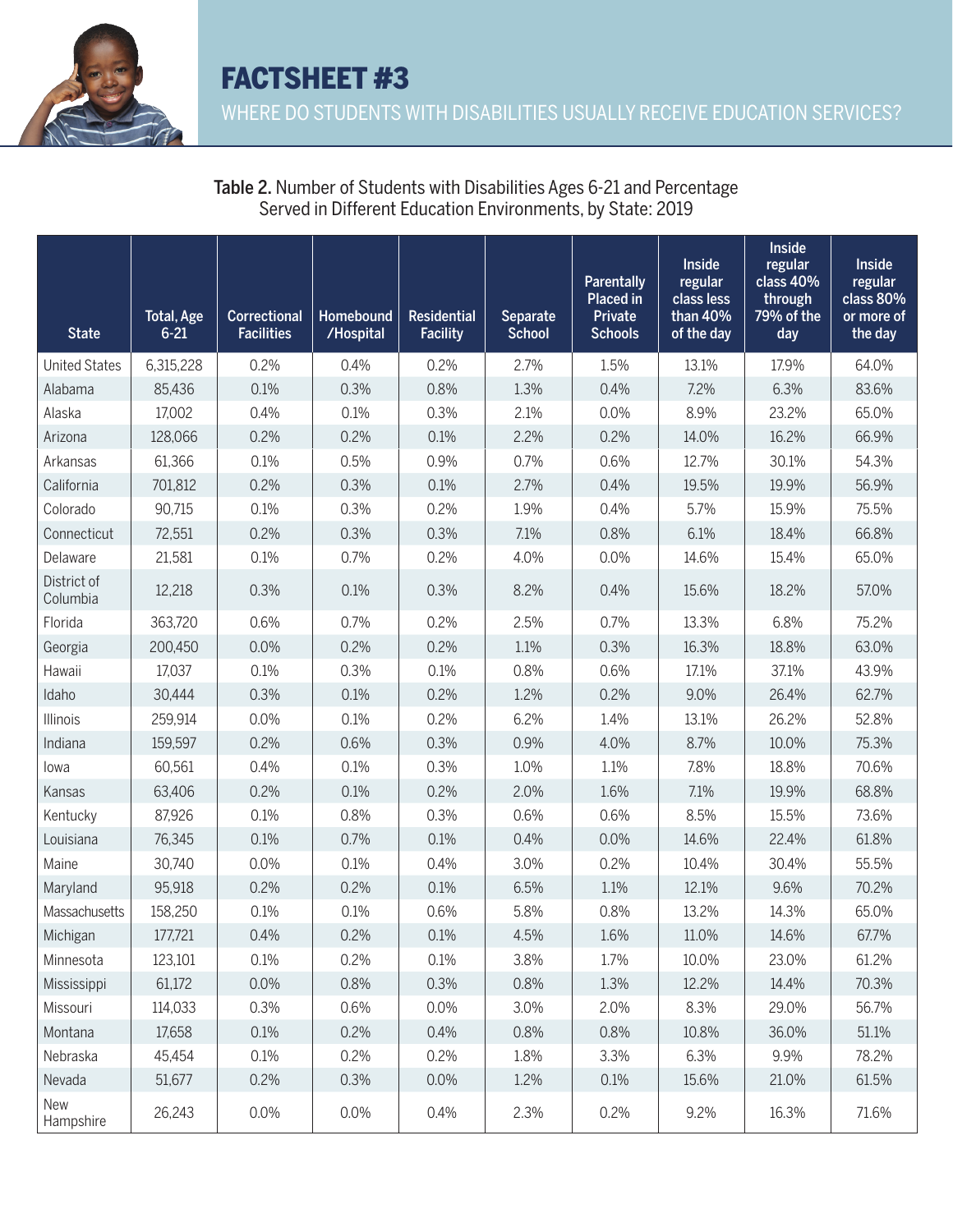

## FACTSHEET #3

WHERE DO STUDENTS WITH DISABILITIES USUALLY RECEIVE EDUCATION SERVICES?

### Table 2. *Continued*

| <b>State</b>      | Total, Age<br>$6 - 21$ | <b>Correctional</b><br><b>Facilities</b> | Homebound<br>/Hospital | <b>Residential</b><br><b>Facility</b> | Separate<br><b>School</b> | Parentally<br><b>Placed in</b><br>Private<br><b>Schools</b> | <b>Inside</b><br>regular<br>class less<br>than 40%<br>of the day | <b>Inside</b><br>regular<br>class 40%<br>through<br>79% of the<br>day | <b>Inside</b><br>regular<br>class 80%<br>or more of<br>the day |
|-------------------|------------------------|------------------------------------------|------------------------|---------------------------------------|---------------------------|-------------------------------------------------------------|------------------------------------------------------------------|-----------------------------------------------------------------------|----------------------------------------------------------------|
| New Jersey        | 220,362                | 0.1%                                     | 0.3%                   | 0.2%                                  | 6.5%                      | 4.7%                                                        | 14.4%                                                            | 28.6%                                                                 | 45.1%                                                          |
| New Mexico        | 47,389                 | 0.1%                                     | 0.2%                   | 0.2%                                  | 0.5%                      | 0.6%                                                        | 17.7%                                                            | 31.8%                                                                 | 48.9%                                                          |
| New York          | 457,354                | 0.1%                                     | 0.3%                   | 0.4%                                  | 4.8%                      | 5.5%                                                        | 19.0%                                                            | 11.4%                                                                 | 58.5%                                                          |
| North<br>Carolina | 181,547                | 0.1%                                     | 0.6%                   | 0.2%                                  | 1.0%                      | 0.3%                                                        | 13.9%                                                            | 16.4%                                                                 | 67.5%                                                          |
| North Dakota      | 13,559                 | 0.0%                                     | 0.2%                   | 0.8%                                  | 0.6%                      | 2.0%                                                        | 6.0%                                                             | 17.3%                                                                 | 73.1%                                                          |
| Ohio              | 244,671                | 0.2%                                     | 0.5%                   | 0.2%                                  | 3.1%                      | 4.8%                                                        | 11.9%                                                            | 15.6%                                                                 | 63.7%                                                          |
| Oklahoma          | 104,980                | 0.1%                                     | 0.3%                   | 0.3%                                  | 0.1%                      | 0.2%                                                        | 8.3%                                                             | 21.7%                                                                 | 69.0%                                                          |
| Oregon            | 77,432                 | 0.2%                                     | 0.3%                   | 0.1%                                  | 1.3%                      | 0.7%                                                        | 9.6%                                                             | 13.7%                                                                 | 73.9%                                                          |
| Pennsylvania      | 290,896                | 0.1%                                     | 0.2%                   | 0.3%                                  | 4.3%                      | 0.2%                                                        | 9.4%                                                             | 24.0%                                                                 | 61.5%                                                          |
| Puerto Rico       | 91,338                 | 0.0%                                     | 0.4%                   | 0.0%                                  | 1.3%                      | 6.4%                                                        | 8.9%                                                             | 15.5%                                                                 | 67.2%                                                          |
| Rhode Island      | 20,935                 | 0.3%                                     | 0.1%                   | 0.3%                                  | 4.2%                      | 1.4%                                                        | 12.6%                                                            | 10.9%                                                                 | 70.2%                                                          |
| South<br>Carolina | 96,729                 | 0.2%                                     | 0.8%                   | 0.2%                                  | 0.4%                      | 0.7%                                                        | 15.2%                                                            | 20.3%                                                                 | 62.2%                                                          |
| South Dakota      | 18,789                 | 0.1%                                     | 0.1%                   | 0.9%                                  | 1.0%                      | 1.5%                                                        | 5.6%                                                             | 18.8%                                                                 | 72.1%                                                          |
| Tennessee         | 115,637                | 0.0%                                     | 0.6%                   | 0.3%                                  | 0.8%                      | 1.0%                                                        | 11.4%                                                            | 15.1%                                                                 | 70.9%                                                          |
| Texas             | 478,435                | 0.1%                                     | 0.5%                   | 0.0%                                  | 0.4%                      | 0.1%                                                        | 14.9%                                                            | 14.5%                                                                 | 69.5%                                                          |
| Utah              | 75,791                 | 0.0%                                     | 0.1%                   | 0.0%                                  | 2.5%                      | 0.0%                                                        | 9.7%                                                             | 22.5%                                                                 | 65.1%                                                          |
| Vermont           | 12,861                 | 0.0%                                     | 0.1%                   | 1.2%                                  | 5.1%                      | 1.0%                                                        | 4.6%                                                             | 10.2%                                                                 | 77.9%                                                          |
| Virgin Islands    | 974                    | 0.5%                                     | 0.1%                   | 2.0%                                  | 0.8%                      | 0.6%                                                        | 22.4%                                                            | 16.0%                                                                 | 57.6%                                                          |
| Virginia          | 156,643                | 0.2%                                     | 0.7%                   | 0.3%                                  | 3.4%                      | 0.6%                                                        | 9.3%                                                             | 17.9%                                                                 | 67.6%                                                          |
| Washington        | 130,488                | 0.1%                                     | 0.1%                   | 0.1%                                  | 0.7%                      | 0.4%                                                        | 12.8%                                                            | 29.2%                                                                 | 56.6%                                                          |
| West Virginia     | 41,938                 | 0.5%                                     | 1.0%                   | 0.5%                                  | 0.2%                      | 0.6%                                                        | 7.6%                                                             | 26.2%                                                                 | 63.6%                                                          |
| Wisconsin         | $\ast$                 |                                          |                        |                                       |                           |                                                             |                                                                  |                                                                       |                                                                |
| Wyoming           | 12,348                 | 0.0%                                     | 0.2%                   | 0.9%                                  | 0.6%                      | 0.6%                                                        | 5.8%                                                             | 21.1%                                                                 | 70.7%                                                          |

Note: \*/— data are not available. Source: [https://www2.ed.gov/programs/osepidea/618-data/state-level-data-files/index.](https://www2.ed.gov/programs/osepidea/618-data/state-level-data-files/index.html)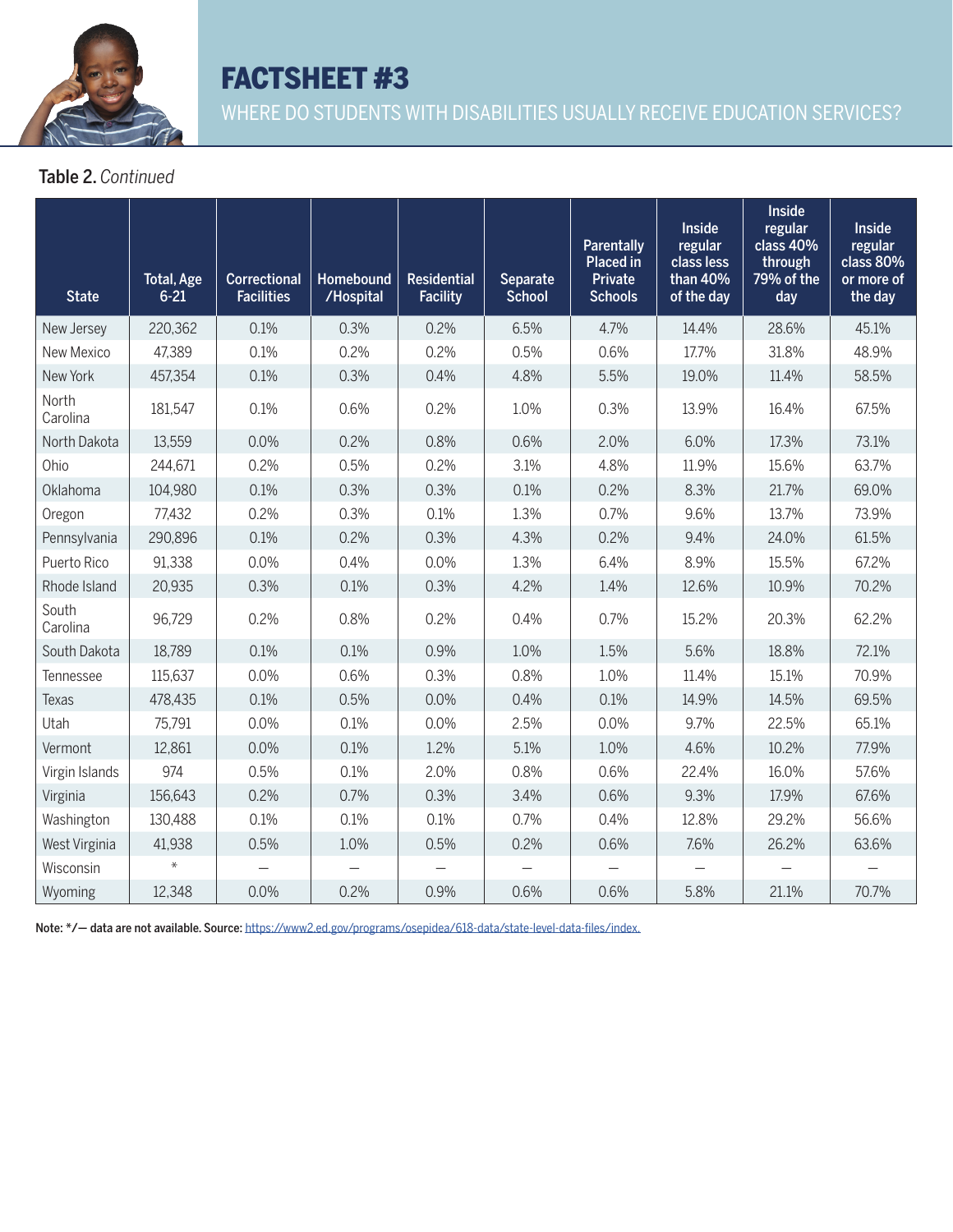

# FACTSHEET #3 WHERE DO STUDENTS WITH DISABILITIES USUALLY RECEIVE EDUCATION SERVICES?

#### **Resources**

Maximizing the education environment means to provide rich learning experiences for each student based on the relevant conditions and circumstances. Some [experts suggest](https://www.npr.org/2020/03/27/821926032/with-schools-closed-kids-with-disabilities-are-more-vulnerable-than-ever) that special education teachers not only need to adapt to a new virtual reality, but also need to make sure lessons connect to real life and "lean into the tools and objects students have in the home." For example, if students use blocks for counting in the classroom, they may use something like pasta to learn counting at home; for a lesson about surface area, students may count how many tiles are in the kitchen, or how many steps it takes to get from one side of the room to the other.

**Figure 5.** How to maximize the education environment for students with disabilities

| Comply with the<br>unchangeable             | • Agreements made by IEP team<br>Federal law about providing a free appropriate<br>$\bullet$<br>public edication (FAPE) for every student with<br>disabilities |
|---------------------------------------------|----------------------------------------------------------------------------------------------------------------------------------------------------------------|
| Change the<br>changeable                    | Accomodations<br>Curriculum adaptations<br>$\bullet$<br>Cooperative learning<br>Inquiry learning<br>$\bullet$                                                  |
| <b>Maximize</b><br>education<br>environment | Universal design for learning<br>٠<br>Co-teaching<br>Family support<br>$\bullet$                                                                               |

Figure 5 is a diagram to visualize how to develop strategies using available resources. The core part includes the following:

- **Universal design for learning** ([UDL](http://www.cast.org/our-work/about-udl.html#.XoImSIhKg2w))—a framework to improve and optimize teaching and learning for all students—includes methods and materials that are flexible and powerful to help all students, regardless of their ability, to maximize their progress.
- **Co-teaching**—"the collaboration between general and special education teachers for all of the teaching responsibilities of all students assigned to a classroom" ([Gately & Gately, 2001](https://pdfs.semanticscholar.org/a8bc/869360fe3b37adc2922aec231322c29b3981.pdf))-creates opportunities for teachers and specialists to connect, communicate, and collaborate in facilitating the instructional modifications/accommodations required for student success and implementing personalized learning enhanced by technology.
- **Family support** is essential in remote learning. Schools and educators should create efficient communications and effective partnerships with families of students with disabilities. For students with disabilities who are unable to participate in online instruction, schools should establish a good rapport with students and families, solve issues collaboratively, and work out education plans together.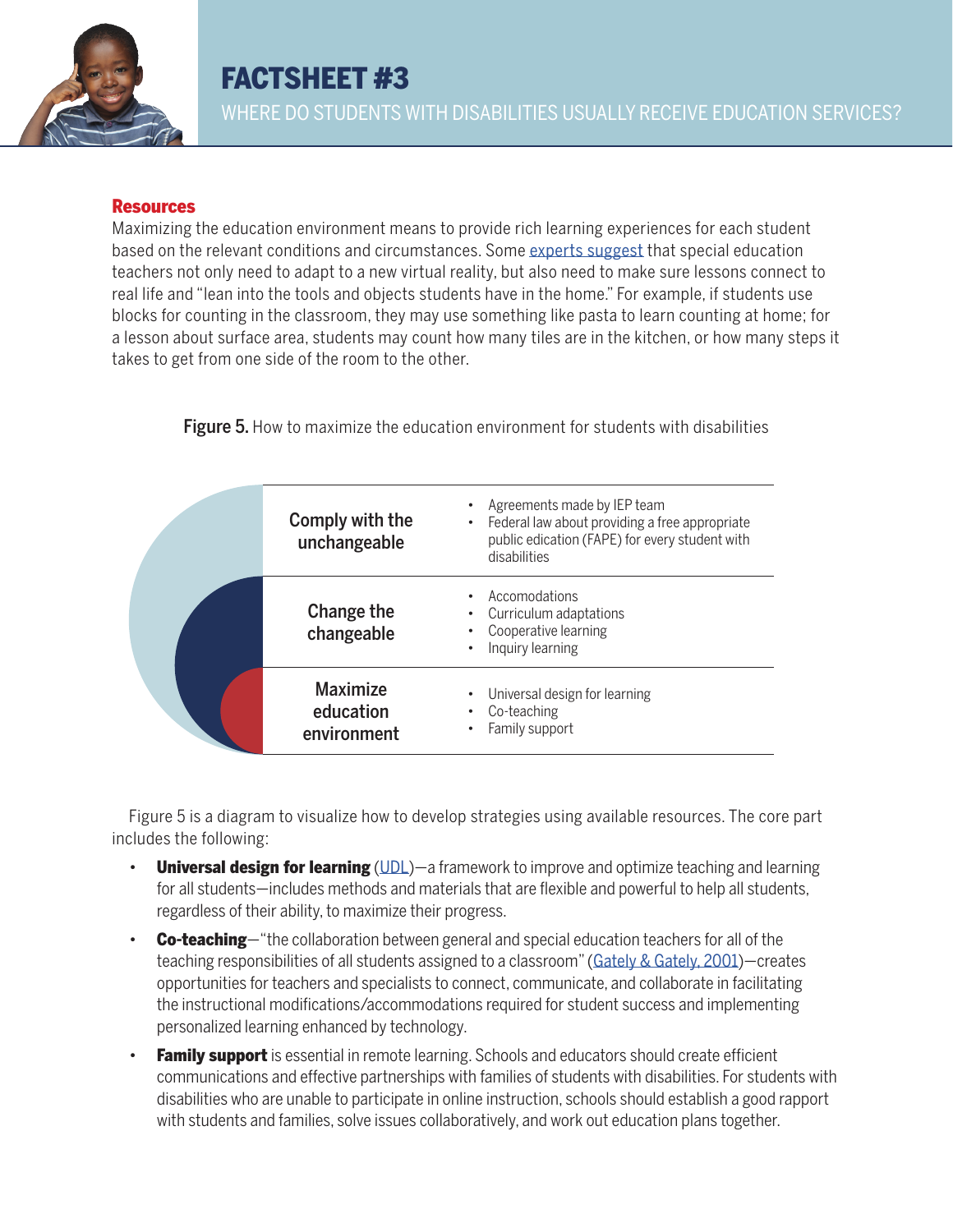

When educators plan for digital instruction provided primarily online, they may consider accommodating students with different disabilities, adapting curriculum for students served under IDEA in their class, and making learning truly personalized. Resources for changing the changeable include:

- Accommodations are specific teaching techniques used by teachers in their instruction, such as audio or other formats as an alternative to print, technology, graphic organizers, and pictorial representation. Additionally, teachers may change the amount of input, timeframe for learning, and levels of support for individual students' needs. School leaders should work closely with teachers to provide the support needed to accommodate students with IEPs.
- Curriculum adaptations refers to changes made to what is expected of the student, the way the course is taught, and the tools used to teach the course. Examples of the approaches are (a) shortening or simplifying an assignment (e.g., giving students with disabilities more time to complete assignments), (b) giving students with disabilities opportunities to speak or use dictation instead of writing out long assignments, and (c) providing audio materials for reading assignments.
- Cooperative learning is an instructional strategy in which a small group of students works to accomplish a specified learning task. With the help of technology, students with IEPs, including students with severe disabilities, can develop social interaction skills in the general education settings enhanced by technology.
- **Inquiry learning**, or project-based learning, is another instructional strategy to develop students' reallife skills. Inquiry learning requires students individually or collectively to complete a project or solve a problem by doing research and analyzing information. Research shows that students with disabilities can learn more in such an open environment. As a type of personalized learning, the strategy allows students to perform tasks they are good at, enhances student self-esteem, and encourages constructive social interaction. Teachers play a critical role in this instructional approach. Both special and general education teachers need to creatively present a project and provide appropriate background information for students to solve problems.